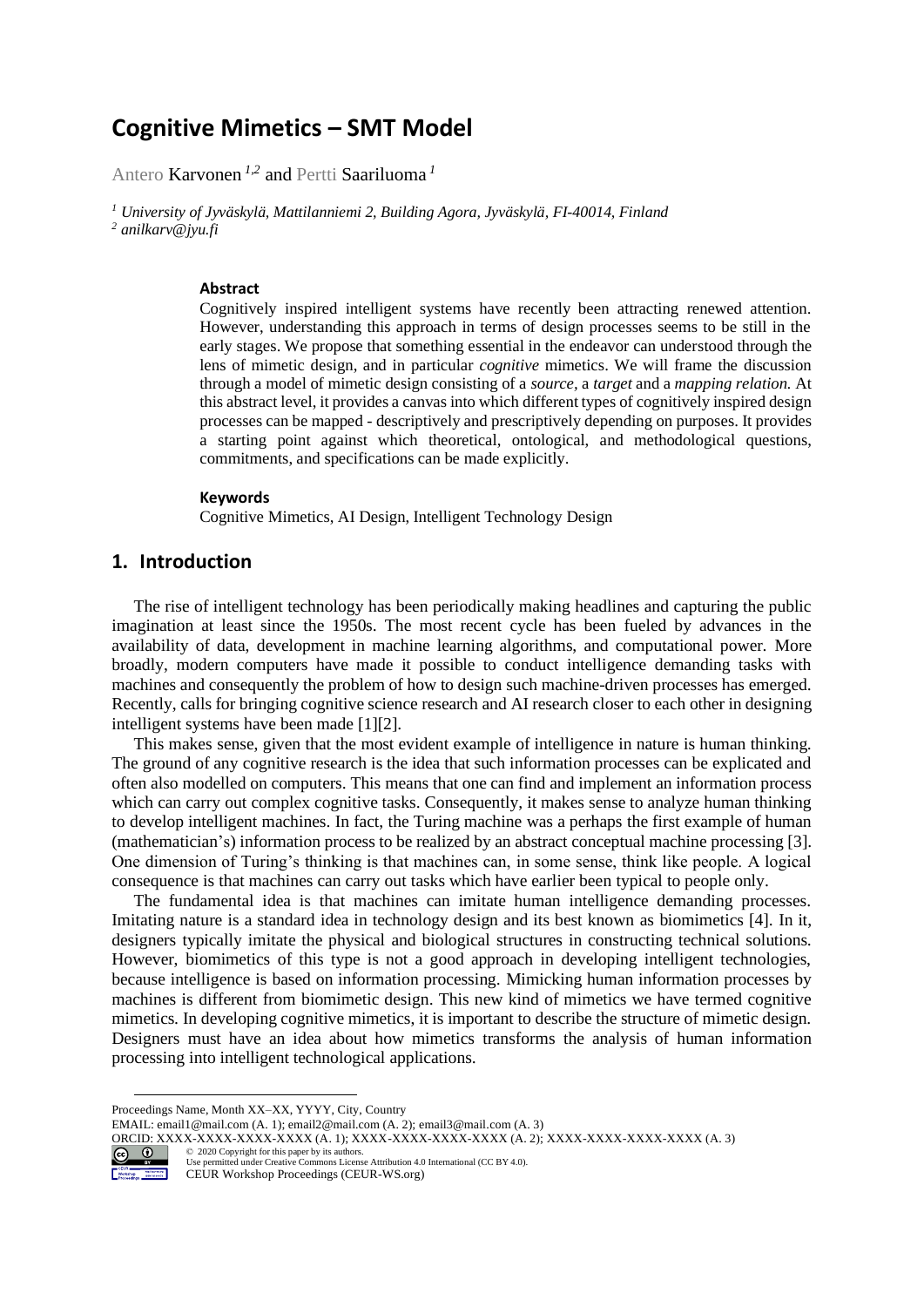### **2. Design – cognitive mimetics**

Everything artificial is designed – including intelligent technology [5]. Although AI has often been placed somewhere "between" cognitive science (as a humanistic study) and computer science, it can be characterized more as a "science of computational intelligence" than a design science for intelligent technology. When attention shifts from artificial intelligence as science to intelligent technology as a concrete product of design processes, new types of questions relating to design emerge. Some the questions expand the scope from closed and specific technical problems to wider issues like human technology interaction, ethics and life [6] or the wider context or system in which technology is designed [7]. Another way of saying this is that intelligent technology is not semantically uncommitted (or committed to a "toy world") in the way an algorithm or logical calculi *can* be.

Lieto [1] has pointed out that two information processing systems may have either functional or structural similarity in terms of how they operate. Functionally equivalent systems succeed in the same information processing tasks, like games, but have little correspondence on *how* they do it. Functional equivalence (or surpassing) is of course a given in the whole endeavor of AI. The idea behind structurally similar systems is to make the correspondence stronger, having the AI system to correspond with (an idea or model of) human cognition. This opens interesting questions in terms of what is possible, feasible or sensible with respect to structural similarity and indeed at what level the mimetic design is operating.

From the present perspective, the endeavor does not hinge on structural similarity. A couple of reasons can be mentioned, first is that the mimetic process evolves and the process is iterative. It is to be expected that even cognitively inspired AI systems initiate their own particular problems and questions in the domain of technology, and gradually separate from their origins as they develop. This does not discount or make their mimetic origins irrelevant. Second reason is that we attempt to broaden the scope from structure (mechanisms, processes) to information content. This line has its' own equivalence issues, but the point is not to worry too much about the equivalence between the source and the target, but to open as many lenses on the source as is relevant and to conceptually be able to accommodate different perspectives. There will always be structural differences between the source and the target in mimetic design, but the crucial issue is how to achieve a mapping from a proper understanding of the source, at the proper level of abstraction [9] into the target.

Thus, the essential *analytic* task in mimetic design is to discover *what makes the source an effective solution to the problem it solves or function it achieves.* The essential *design* task in mimetic design is to achieve a *mapping* from this (or these) to technology (the *target).* This is typically a relational schema, involving a capacity (in the sense of *(a) power*) and a context (or environment). Thus, one may (post hoc) see that bird flight may have served as inspiration for human flight, but the problem was not solvable by any (relatively high fidelity) copying from bird to technology. Here the realities of the *target*  set important constraints in terms of the solution. Nevertheless, it is now clear that both birds and planes solve the same problems of achieving lift, propulsion, and control in the context of aerodynamics. Similarly, computers can process information although they operate on a different substrate and by different means than humans and can even surpass humans in certain well-defined tasks. When basic capacities or powers are combined with a context (or environment) a third element (or class) arises which we can call the result. In the case of birds and aeroplanes, we identify it as *flight* and associated behaviors. From a reverse engineering perspective, the *flight* is thus a design -goal and the task is to discover/construct the necessary components to achieving it. In cognitive mimetics, such reverseengineering from some concretely operating human information processing system to its constituent cognitive elements and the context has its' role. However, it is important to note that the result (of powers and context) here is more than a design goal: it is a source in the mimetic process. The concrete information process (representations and content) that emerges as a result of elementary mechanisms in a context, forms thus an additional analytic source which merits attention. From our point of view, this third element is crucial for intelligence, since it explicates directly the level of the effective solution even though it, in turn, relies on other basic powers or capacities. This level can be explicated on its' own terms *as* information contents, rather than explained in terms of mechanisms. It could be argued that given differences between computers and humans in terms of operational mechanisms, the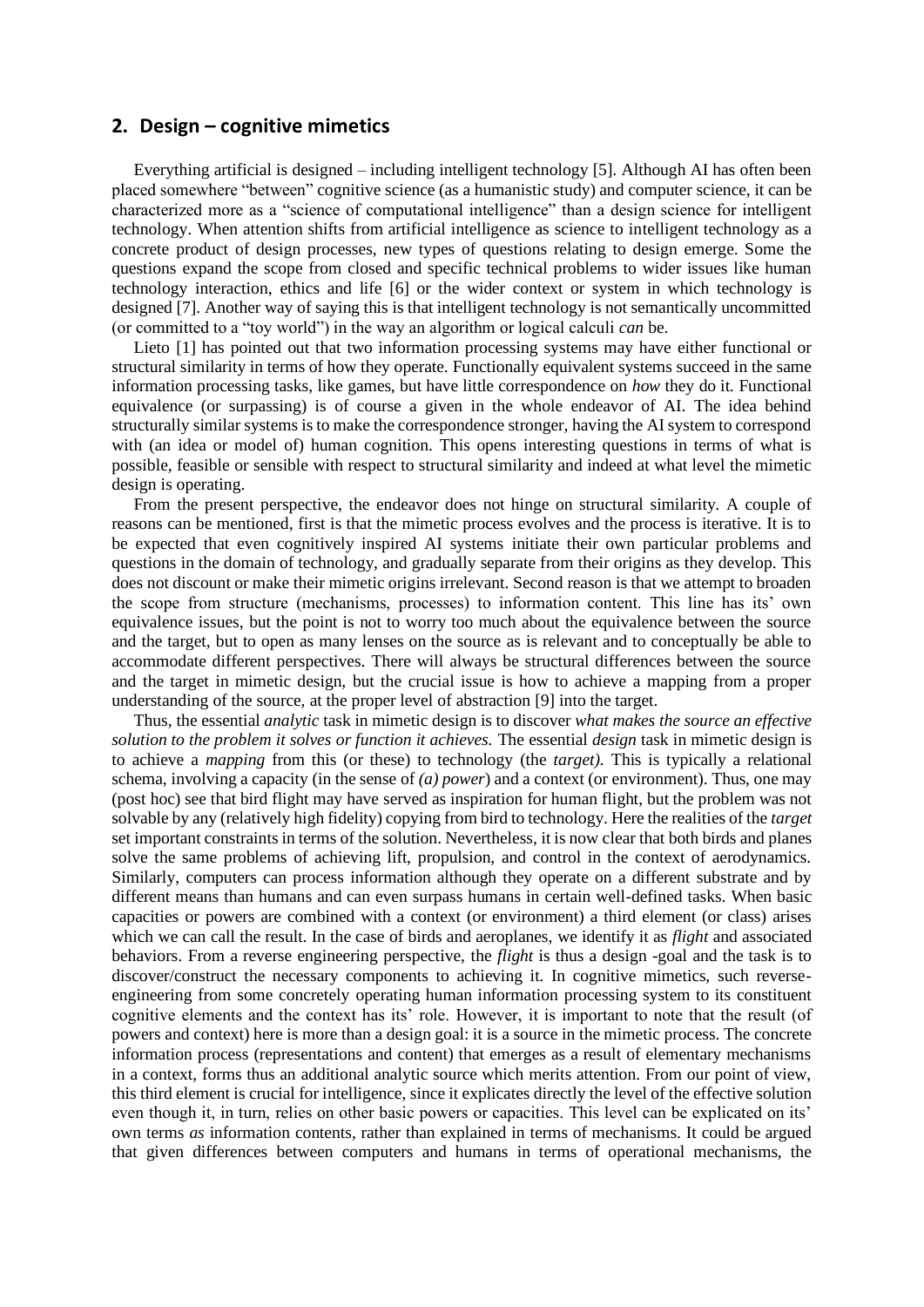explication and mapping of information processes provides a fruitful line of inquiry and design, because it opens up directly the concrete information processes at play in intelligent action.

Generally defined, cognitive mimetics is about using human information processing as a source and intelligent technology (specifically digital computers) as a target. Notice, that identifying the reasons for the effectiveness of the source is not a trivial task and even less so when information processes are concerned. There simply are no "meters" or "microscopes" that would display the effective reasons at the level of information processing and so the conceptual level is highly important for enabling discovery (and mapping to technology). Here, (general) explanatory frameworks and viewpoints in cognitive science have a crucial role to play. Cognitive mimetics shares the basic idea (with cognitive science, AI and computer science) that the conceptual common ground between the domains of natural and artificial intelligence is in information processing.

Cognitive Mimetics provides an approach, a model, and methods for how to use human thinking as a mimetic source of design solutions for intelligent technology. There are accordingly four levels at which cognitive mimetics can be understood:

- 1. As an approach
- 2. As a model (of a design process)
- 3. As a specification and a series of commitments vis-à-vis the model
- 4. A set of methods vis-à-vis the specification

We turn now to the model of mimetic design: the SMT  $(s \rightarrow t)$  model consisting of a *source*, a *target, and a mapping relation.* 

## **2.1. The SMT model**

The SMT model outlines the form of any mimetic design process as  $s \rightarrow t$ . This is simply to point out that there must always be a source (s), a target (t) and mapping process (i.e. design process) that takes something of the source in order to create some artefact (or aspect of one). What it provides for us is a framework for asking questions, which, when reaching the proper level of specification produces a type of mimetic design. Once this level of specification is reached, the very same framework (now populated with ontological and methodological commitments) can be then used to pose more specific – empirical and context-specific – questions within a concrete design process. In this context, the SMT model becomes an instance of (and within) a design process. Thus, there are two levels to discussing (and using) the SMT model: theoretical and concrete.

The skeletal form of the model can be elaborated by noting that given the fact that the source (and the target) are viewed at a level of abstraction (LoA) [8], the mapping relation involves (multiple) abstraction processes and syntheses into the conceptual design of the system (target). Moreover, the *target* is also often fixed at one level or another: at the very least one is typically looking at a *computational* system, or perhaps one seeking to build *a rational agent* or an *intelligent chemical control system* for an industrial process - or all three (or many more) as if nested Russian dolls of increasing specificity and semantic commitment. In terms both of design *processes* (instances) and theoretical specifications (types), the mapping relation is an iterative one. The questions the SMT model poses thus changes in terms of the design phase on the one hand or whether one is making theoretical specifications on the other.

This model only frames the discussion. The real content and character of (cognitive) mimetics and any cognitively inspired AI design process emerges from asking the basic questions this poses: what is our source and respective LoA? What is our target: both generally (computational systems) and specifically (an empirical design need)? What do these mean in terms of the mapping relationship? What theoretical presuppositions are brought to bear? What are the methodological implications of the commitments made with respect to the source on the one hand, and the constraints set by the target? It is this partially shifting set of commitments and needs across design phases that will give concrete character to the approach, both as an instance and as a type. Note, that a cognitive mimetic process might involve the mapping of a cognitive model, architecture, or mechanism into a technological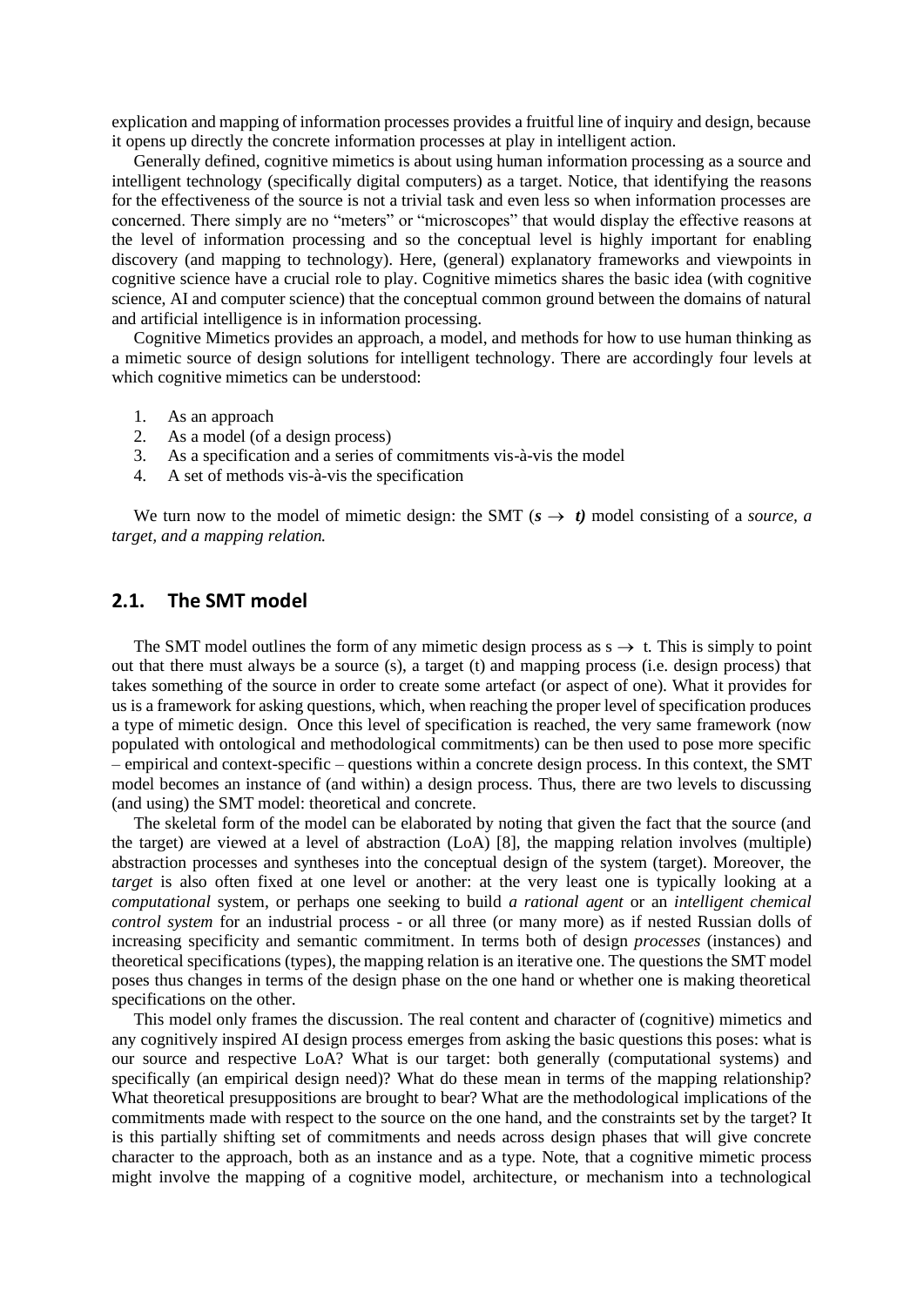system, which seems to be the common approach in this thematic area. As we have however intimated, there are other possible cognitively based approaches as well, for example the mapping of empirical and concrete information processes and contents into technology (possibly but not necessarily in conjunction with the previous). There is a tremendous amount of possible nuance to the issues and the basic goal of the SMT model is to facilitate discussion on these matters and enable focus and clarity.

# **2.2. Specification of Cognitive Mimetics**

The specification (and commitments) occur at two principal levels: theoretical  $\&$  foundational, and practical. Given specifications on the theoretical level, the SMT model becomes essentially a boilerplate for a design process, into which a design goal can be mapped and in terms of which the source can be (further) specified and the design process can proceed. Here we will offer very briefly four specifications: a general commitment to information processing; a specification in terms of information contents; a note on applicable methods; and a design target that emerged over our research in industrial contexts.

The concept of information processing is fundamental to cognitive science. The idiom of computational information processing in particular has been defining. It is almost obvious but discussing what is meant by it is important as the concept is notoriously multisided [9]. The fundamental commitment in terms of the entire mapping relationship in cognitive mimetics is made with respect to information processing. Namely, both the *source* and the *target* are viewed at the level of abstraction corresponding to information processing. This sets cognitive mimetics apart from considerations of, for example, the physical structures of the brain on the source side, or computer hardware on the target side. Here information is understood in a broad sense and not only in the syntactic mode. The stronger notion of information we advance turns importantly on the concept of information *contents.* 

Recall that mimetic design can be characterized in terms of seeking *what makes the source an effective solution to the problem it solves or function it achieves.* It is clear, that in a general sense information processing is the basic substrate for intelligence. This by itself does not say much of course, but it provides the conceptual ground for the possibility of multiple realizability. Probably the most influential ideas in cognitive science and AI have turned on basic (universal) information processing mechanisms set against a formal background. These certainly form a part of what makes human cognition effective in general and have in a complex way influenced and been influenced by the formalcomputational idiom. However, if we turn attention to a broader view of information and begin to include contents as an element in intelligent information processing, different methodological and theoretical questions arise. We can sketch out the significance by turning to the psychology of thinking. Understanding human thinking is essential for any researcher interested in developing intelligence in society, people, or machines. One can consider thinking from sociohistorical, philosophical or psychological concepts. Nevertheless, psychology of thinking opens direct links between human and machine information processing [10].

Thinking is based on mental representations. These are information states. A thought represents something and provides a "picture of the states of affairs". Intelligent actions are based on the validity and truth of these representations. However, for this reason, intelligent information systems must also represent correctly their domains. Intelligent representations in human mind are called mental representations and their information contents can respectively be called mental contents. Machines are intelligent as far as information contents in representations are intelligent [11][12][13]. Psychological thinking relies on the analysis of the properties of human mental contents and their investigation can be called content-based psychology [11][13]. The term content-based refers to the idea that the properties of mental contents are used in explaining some behavioral phenomenon. For example, the limitedness of chess players' search spaces can be explained on the ground of a small set of tacit rules which chess players use in constructing their mental representations [12]. To analyze validity, relevance, or truth of mental representations is has been essential to focus on mental content and ground both analysis of problems as well as explanation of action on the idea of contents [11].

This provides now an orienting LoA on the source. A natural question is how do we explicate our source and analyze it? Psychology of thinking and expertise studies [15] have given indispensable method and tools for surfacing and explicating mental contents. As Turing's example shows, not even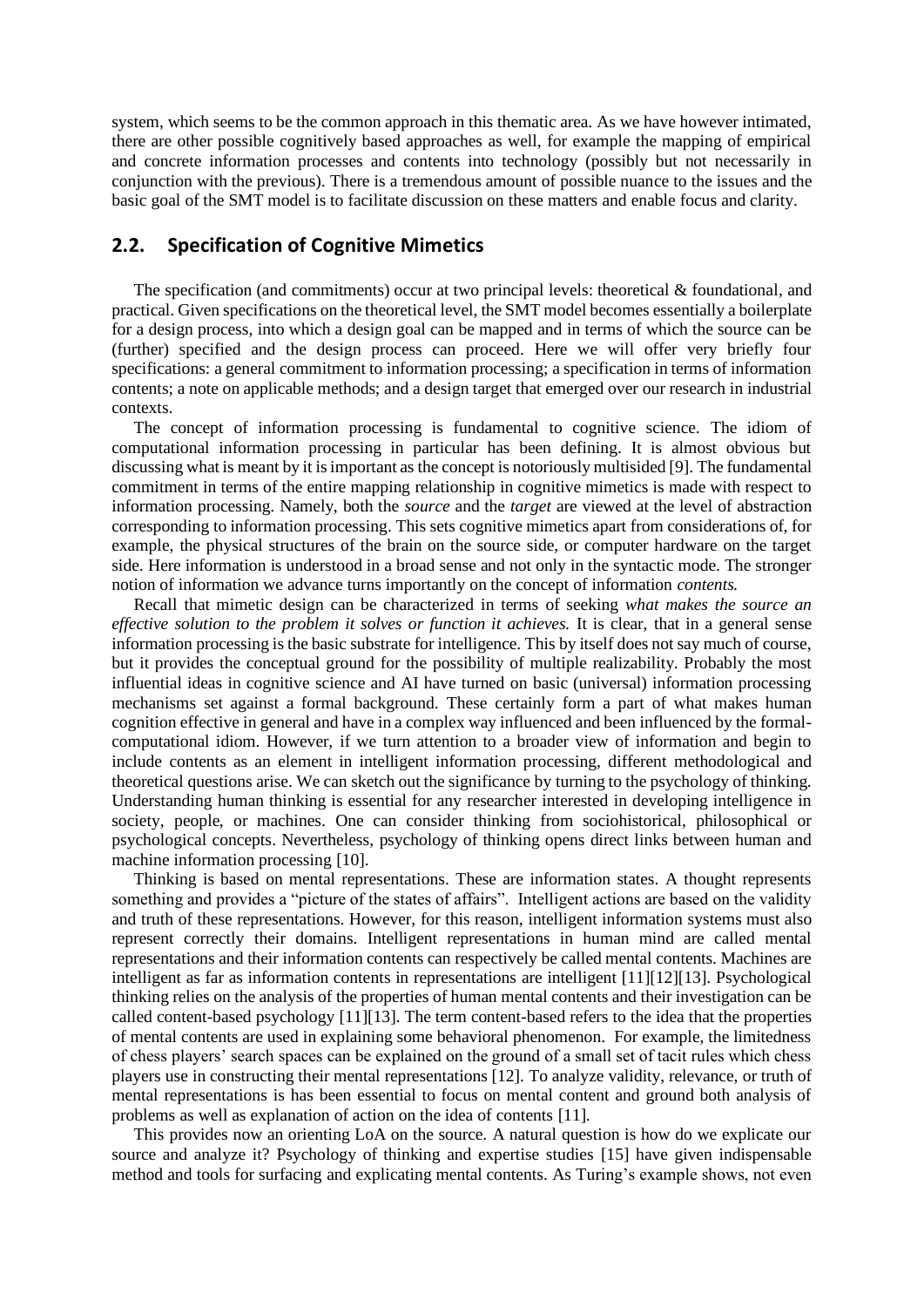"subjective" methods should be discounted, as the results can be very effective and valid. In practice, the most nuanced and intelligent representations and contents can be found in people with expertise in the domain. As our work has largely proceeded in empirical contexts, the way in which cognitive mimetics has become specified tracks some of its features. In maritime contexts we have used expert studies combined with a simulated environment, and in pulp and paper industry we conducted observational research combined with think aloud and protocol analysis [15]. These methods have worked well and have proven sufficient for our purposes.

It has become clear that having some relatively concrete target in mind is important for focusing the work and to construct a "package" that can do practical work. To this end, our work has resulted in fixing the target for industrial contexts as *human digital twins* [15]*.* Human digital twins (HDTs) are basically for humans what digital twins are for the physical side of industrial processes. The main idea is to use cognitive mimetic research to construct models of human thought and action vis-à-vis industrial systems (and traditional digital twins). The essential point is to base the HDTs on empirical human operators and allow through the cognitive mimetic idea (and specifications of the model) to bring cognitive research into industrial contexts and thus enable the development of the design processes of intelligent technology.

#### **3. Conclusion**

Here we have provided a general model of mimetic design to turn attention to design scientific questions in AI development that takes inspiration from human thinking. The idea has been to develop a model that is both sufficiently flexible to allow discussion and specification on the different and necessary perspectives for those engaged in this thematic area. Using the model as a guide, we briefly specified cognitive mimetics through a few key issues. In this specification, mental contents and empirical information processes become key in analysis of the source, given the overall target as intelligent technology. Two issues arise from these commitments: first are methods, dealing with how to discover information contents and processes in empirical settings. Second is the target, which we have specified as human digital twins in the industrial contexts where our work has mainly proceeded.

Looking forward, the main issue on the table is in terms of the mapping relationship. Having specified the source in terms of information contents, important foundational issues arise in terms how operationalize these in the target. The basic issue is how are representations constructed in the mapping relationship. In our thinking, formal specifications of information contents in fact have almost no contents at all, owing to the nature of formal systems (abstraction). The important result of these considerations, with respect to the SMT model, is that when the target is a computational system and the source mental contents, the mapping relation is a process of fixing semantics or translating mental contents and their implications into the formal-computational idiom. This opens interesting problems, and in a way clarifies some of the basic challenges in AI which call for solutions in the era of intelligent technology.

#### **4. Acknowledgements**

This work has been supported by Business Finland through the SEED -project (seedecosystem.fi).

### **5. References**

- [1] A. Lieto, Cognitive Design for Artificial Minds, Routledge, London and New York, 2021.
- [2] P. Saariluoma, T. Kujala, A. Karvonen, M. Ahonen, Cognitive mimetics -main ideas, In: Proceedings on the International Conference on Artificial Intelligence (ICAI), The Steering Committee of the World Congress in Computer Science, Computer Engineering and Applied Computing (WorldComp), 2018, pp. 202–206.
- [3] A. M. Turing, On computable numbers, with an application to the Entscheidungsproblem, Proceedings of the London Mathematical Society 2(1), 1937, pp- 230–265.